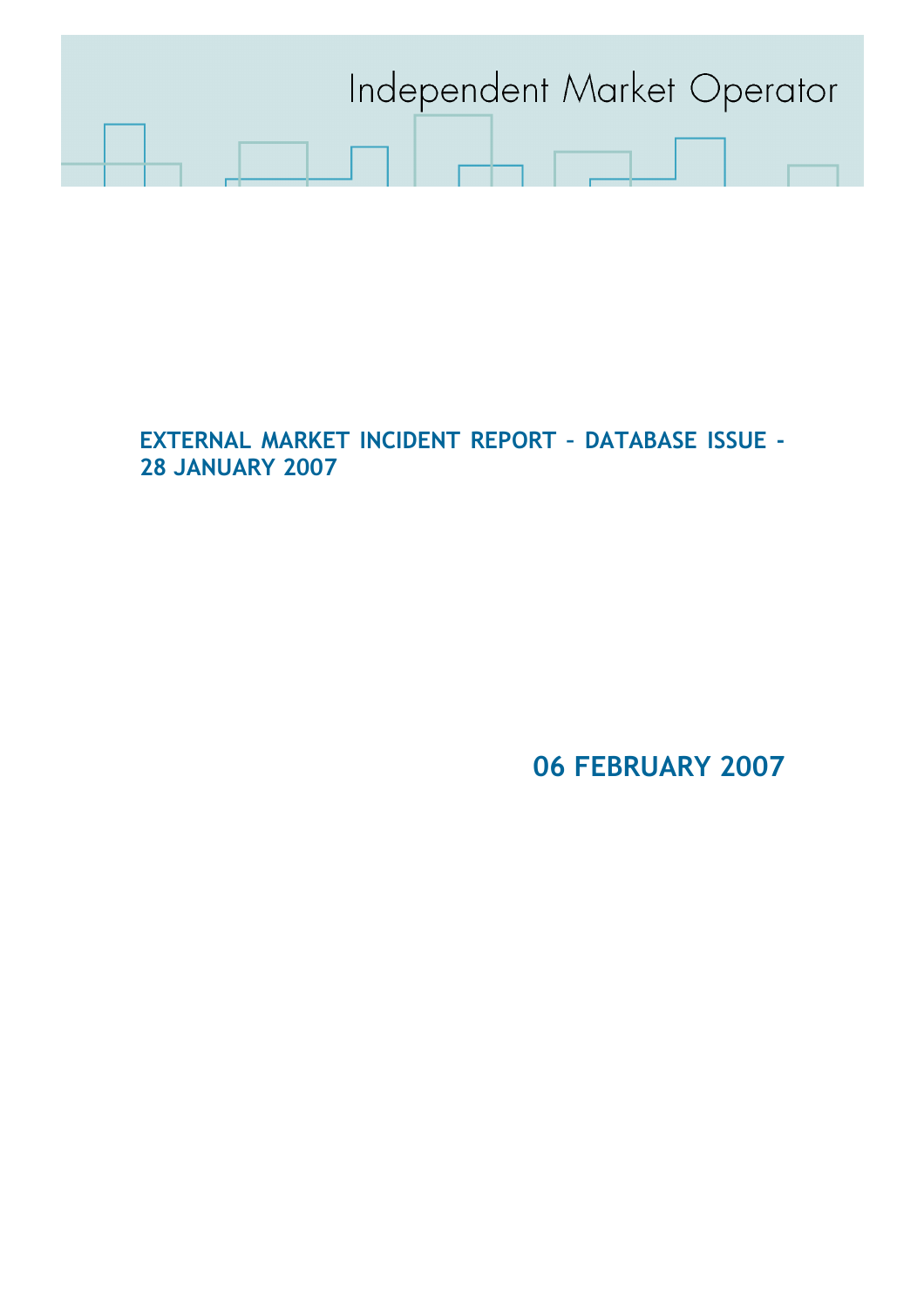## **Introduction**

Between the evenings of Wednesday January 24 and Sunday January 28 2007 the Wholesale Electricity Market Systems (WEMS) were operating on the Independent Market Operator (IMO) backup systems as part of a scheduled failover exercise.

Prior to the systems reverting back to the production site on Sunday January 28, an issue with the database due to a reporting problem caused the WEMS to shut-down for a short period. As a result, the Resource Plan window could not be opened by the time required under Chapter 6 of the Market Rules. However, the system was subsequently brought back into operation and the Resource Plan window was opened with minimal market disruption.

The purpose of this report is to:

- Explain this issue in detail; and
- Propose recommendations to resolve the underlying causes and to minimise the probability of recurrence.

## **The Issue**

As part of its daily operations, the IMO imports and processes metering data as it is made available by the Western Power Meter Data Agent. Once data is imported into the Meter Data Warehouse (MDW) the IMO operators execute a report (the Meter Control Report) that identifies missing data on a National Metering Identifier (NMI) basis. Due to the large amounts of metering data in the WEMS, this report is database resource intensive and takes some time to complete. It had been previously established by IMO staff that this report should not be run on blocks of data spanning more than 10 consecutive days.

Once the STEM auction had been run and the relevant STEM reports had been published on Sunday January 28, the IMO operator on call attempted to run the Meter Control Report for a 10-day period. This gave rise to an issue in the database with the loss of the Market Operator Interface and the Market Participant Interface.

The systems were bought off-line and IMO staff commenced to process of restarting the WEMS. At 12:00 WDST (11:00 Market Time) a Market Advisory was circulated informing participants that the systems were not operational and that the Resource Plan window would be opened as soon as the WEMS were back on-line. Some queries were raised by participants that were attempting to submit Resource Plans.

At 14:00 WDST (13:00 Market Time) the systems were successfully bought back on-line and the Resource Plan window was opened. The Resource Plan window was closed at 16:00 WDST (15:00 Market Time) after it was confirmed that all Resource Plans had been successfully imported. Note that Market Rule clause 6.5.1(b) the IMO can delay the closing of the Resource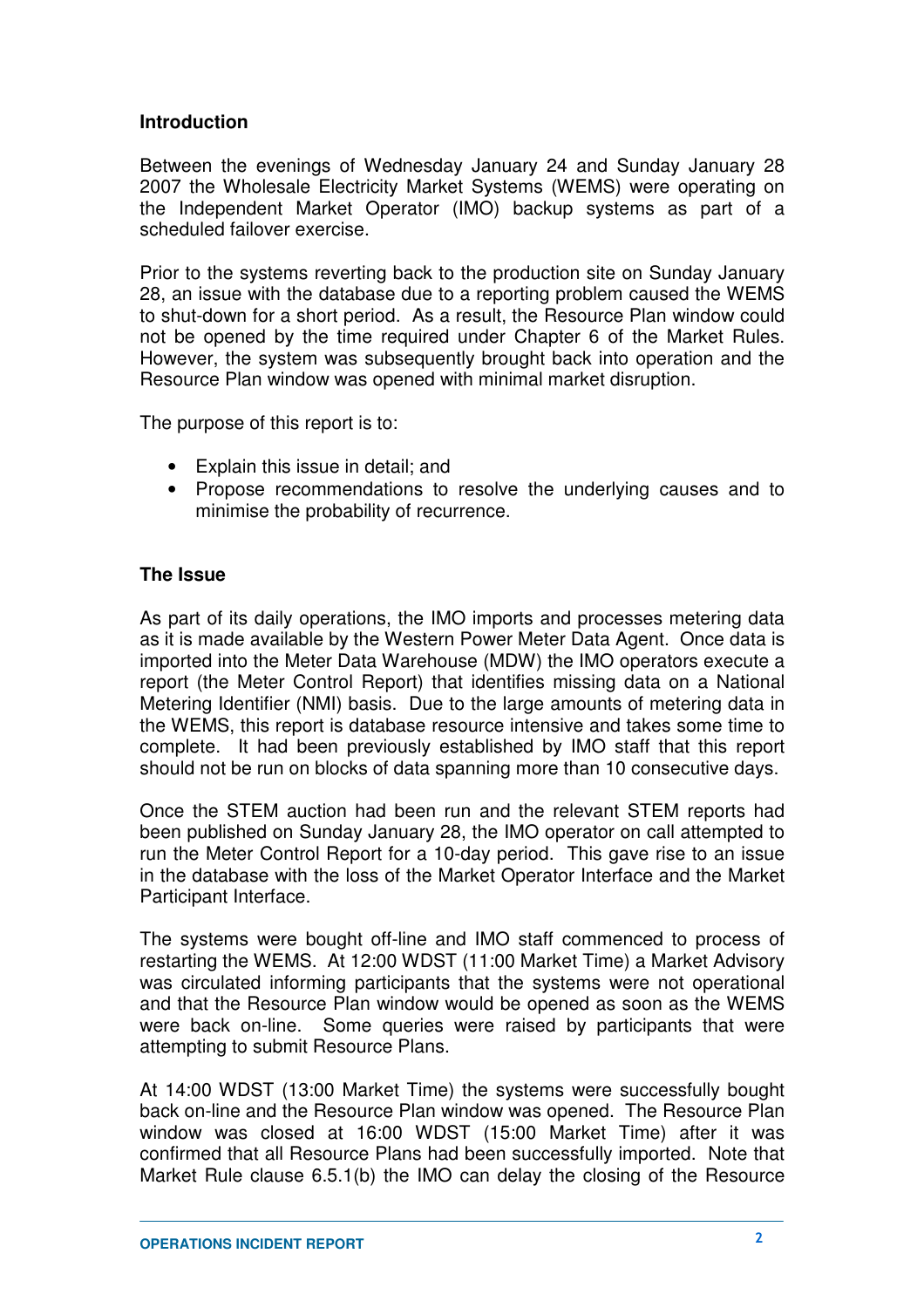Plan window until 15:00 following WEMS IT issues. The Dispatch Merit Order was forwarded to System Management shortly after the Resource Plan window was closed.

It has been confirmed that this issue did not arise as a result of operation on the backup site.

# **Commercial Effects**

It is believed that there was no commercial effect arising from this incident as all participants were successful in submitting their resource plans. The Dispatch Merit Order was forwarded to System Management with sufficient time for them to plan for the following Trading Day.

## **Findings and Recommendations**

This issue has been, and is being addressed in three different areas:

- First and foremost, the IMO is undertaking analysis of the Meter Control Report to resolve the underlying problem. The IMO will involve the software vendor if and when this is necessary to improve performance and resolve this issue.
- In the interim, a decision has been made to change the operational procedures such that:
	- o The Meter Control Report will only be run outside of Market Operational times (i.e. after the Resource Plan window and Dispatch Merit Order are complete).
	- o The Meter Control Report will not be run for more than one day at a time.
- It was found that the physical memory assigned to the database server was not fully optimised and only 3.5 GBytes of the available 4 GBytes was being utilised. This was immediately addressed by altering the initialisation file for the server boot up.

The IMO is confident that the steps taken above will sufficiently minimise the probability of this issue recurring.

## **Conclusions**

On January 28 2007 IMO operational staff executed the Meter Control Report for a period of time that resulted in a failure of the WEMS database server. Subsequently, the opening and closing of the Resource Plan window was late. However, all participants were successful in submitting their resource